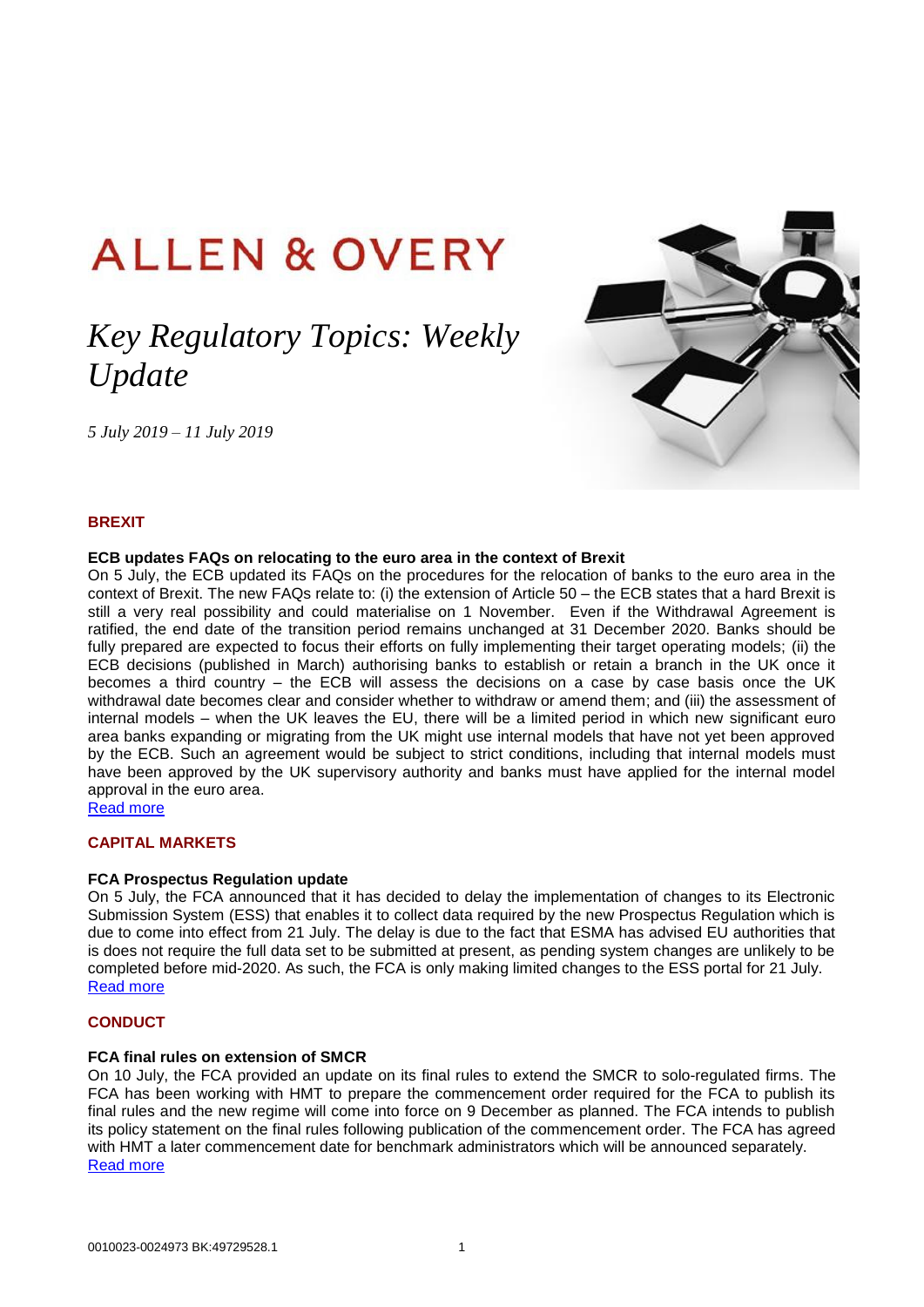#### **FCA deadline extension in certain notifications under SMCR for solo-regulated firms**

On 5 July, the FCA announced that it is extending the deadline for FCA solo-regulated firms to submit Form O (notification of change to firm classification) from 9 September to 24 November. The FCA states that if firms decide to opt into the enhanced regime, they must ensure that they are ready to meet all of the relevant requirements, including submitting a Form K (the conversion notification form), statements of responsibilities and a management responsibility map by 24 November. [Read more](https://www.fca.org.uk/firms/senior-managers-certification-regime/solo-regulated-firms)

**CONSUMER/RETAIL**

#### **FCA multi-firm review on retail banking: business continuity planning**

On 11 July, the FCA announced that it has recently reviewed business continuity planning amongst a number of small and medium-sized retail banks, payment institutions and electronic money institutions. The FCA found that firms often take steps to build resilience to prevent events from occurring, however, anticipating that events will occur and carrying our proper planning will mean that firms are better prepared to respond and recover from events. The FCA assessed the approach taken by firms to: (i) plan and manage business continuity events; (ii) implement business continuity contingencies; (iii) recover and return to normal service following an event; and (iv) identify potential or actual consumer harm and remediate where necessary. Overall, the FCA found that most firms demonstrated a good understanding of the importance of business continuity planning, however, some improvements could be made as some firms did not fully understand the link between large-scale change projects and business continuity planning. [Read more](https://www.fca.org.uk/publications/multi-firm-reviews/retail-banking-business-continuity-planning)

#### **EBA report on the application of the guidelines on product oversight and governance arrangements**

On 5 July, the EBA published a report on the application of its guidelines regarding product oversight and governance arrangements for manufacturers and distributors of retail banking and payment products.

The EBA analysed 30 credit institutions' answers to a questionnaire to identify good practices, and the findings focus on the following five areas: (i) the scope of the guidelines and general governance; (ii) the identification of the target market; (iii) product testing; (iv) product monitoring; and (v) the distribution process. The report found that manufacturers have made positive changes in particular in terms of process and governance; however, in a large number of cases, customer interests did not quite receive the same level of attention as was given to commercial interests and prudential concerns. Furthermore, there may be different understandings of the guidelines within the industry, as was found across different member states, and more clarification may be required to improve convergence across Europe.

[Read more](https://eba.europa.eu/documents/10180/2855746/EBA+Report+on+the+application+of+the+guidelines+on+POG+arrangements.pdf)

#### **FINANCIAL CRIME**

#### **Directive on terrorist financing published in OJ**

On 11 July, Directive (EU) 2019/1153 of the EP and of the Council of 20 June was published in the OJ laying down rules facilitating the use of financial and other information for the prevention, detection, investigation or prosecution of certain criminal offences. The EC considered it necessary to adopt this act, because the existing mechanisms to access and exchange financial information while investigating criminal activities are too slow. Furthermore, the number of cross-border cases requiring access to financial information is increasingly growing. The Directive aims to make it easier for law enforcement authorities to obtain financial information in order to prevent, detect, investigate or prosecute criminal offences. It builds on the existing EU framework on money laundering.

[Read more](https://eur-lex.europa.eu/legal-content/EN/TXT/?uri=uriserv:OJ.L_.2019.186.01.0122.01.ENG&toc=OJ:L:2019:186:TOC)

#### **FCA AML Report 2018/19**

On 9 July, the FCA published its AML report for 2018/19. In addition to a review of the FCA's activities in this area over the last year, the FCA states that over the coming year, it will continue to monitor firms' progress on improving AML controls as one indicator of whether the potential harm to consumers and market integrity is likely to have reduced. It also proposed to use the Annual Financial Crime Data Return and other information sources to monitor changes in risk over time. [Read more](https://www.fca.org.uk/publication/corporate/annual-report-2018-19-anti-money-laundering.pdf)

#### **FCA abnormal trading volume ratio**

On 9 July, the FCA published its new abnormal trading volume (ATV) ratio metric, which has been published as part of the FCA's commitment to develop additional metrics to help improve the evaluation of market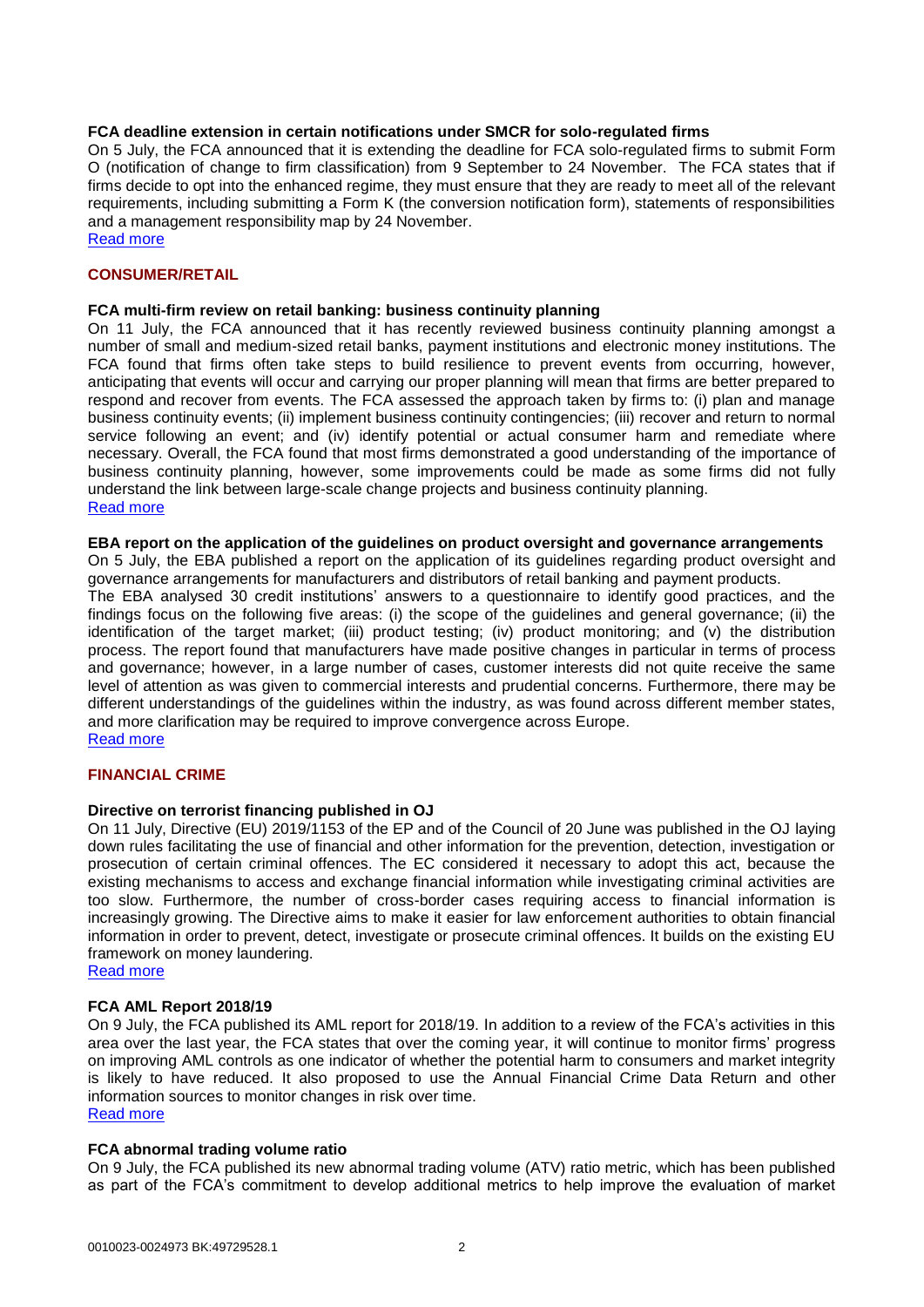cleanliness. The ATV ratio detects if there is an abnormal increase in trading volumes prior to unexpected and potentially price-sensitive announcements. The FCA outlines detailed methodology of the ATV ratio and explains how the key elements of the metric were designed. The ATV metric also covers other financial instruments such as CFDs and spread bets that are traded OTC where the underlying is a relevant equity. [Read more](https://www.fca.org.uk/data/measuring-market-cleanliness)

### **HMT AML and CTF supervision report**

On 8 July, HMT published its AML and CTF supervision report for 2017-18. The report contains several key findings and recommendations, including: (i) each statutory supervisor (the FCA, HMRC and the Gambling Commission) takes a slightly different approach to risk-based supervision, and although some positive steps have been taken, there remains significant weaknesses in the risk-based approach to supervisions among all supervisors, with the exception of the Gambling Commission; (ii) there is an increasing trend in levying penalties for serious systemic AML/CTF failings identified at large multinational firms over the last decade; (iii) for the accountancy and legal sectors, weaknesses in supervision and sanctions are a significant issue which the UK has put steps in place to address; (iv) the FCA should consider how to ensure appropriate intensity of supervision for the different categories of its supervisory population from low to high risk; (v) the FCA should consider the wider use of criminal background checks as part of its processes to ensure that criminals and their associates are prevented from controlling or owning FIs; (vi) the EU published 5MLD in June 2018 and is due to be transposed into UK legislation by January 2020; and (vii) all supervisors should continue to ensure that proportionate, dissuasive and effective sanctions are applied for violations of AML/CTF.

# [Read more](https://assets.publishing.service.gov.uk/government/uploads/system/uploads/attachment_data/file/815240/AML_supervision_report_2017-2018.pdf)

#### **Eurojust and Europol joint report on common challenges in combating cybercrime**

On 5 July, Eurojust and Europol published a joint report that identifies and categorises the common challenges in combating cybercrime. The challenges identified fall into five main areas: (i) loss of data – a lack of unified retention of electronic communication data across the EU presents a key challenge when investigating cross-border cybercrime, and the implementation of CGN technology has led to a serious online capability gap in law enforcement efforts to investigate and attribute crime; (ii) loss of location – recent trends, such as the increasing level of criminal misuse of encryption and/or anonymisation tools, cryptocurrencies and the dark net, have also led to situations in which law enforcement may no longer (reasonably) establish the physical location of the perpetrator, the criminal infrastructure or electronic evidence; (iii) challenges associated with national legal frameworks – differences between domestic legal frameworks in the member state and international instruments often prove to be a serious impediment to international criminal investigation and prosecution of cybercrime, partly due to an incomplete transposition of international instruments into domestic legislation; (iv) obstacles to international cooperation – as there is no common legal framework for the expedited sharing of evidence, even though evidence is preserved, a long period of time may elapse before the evidence is available for the criminal investigation or judicial proceedings in the requesting country; and (v) challenges of public-private partnerships – there needs to be a legislative balance between privacy-related needs and proportionate measures to allow the private sector to continuously support law enforcement in the fight against cybercrime. [Read more](http://www.eurojust.europa.eu/doclibrary/Eurojust-framework/Casework/Joint%20report%20of%20Eurojust%20and%20Europol%20on%20Common%20challenges%20in%20combating%20cybercrime%20%28June%202019%29/2019-06_Joint-Eurojust-Europol-report_Common-challenges-in-combating-cybercrime_EN.PDF)

#### **FATF terrorist financing risk assessment guidance**

On 5 July, the FATF published a report containing terrorist financing (TF) risk assessment guidance. The report outlines key considerations when determining the relevant scope and governance of a TR risk assessment and highlights practical examples to overcome challenges in relation to information sharing. The report also covers relevant information sources for practitioners when identifying TF risks within the banking and money or value transfer sectors. Furthermore, the report highlights the importance of establishing regular mechanisms to monitor TF risk on an ongoing basis and the importance of continuing to critically reviewing the approach taken to assess TF risk, and identifying blind spots and areas where further information is needed. The FATF notes that the scope, focus and objectives of a TF risk assessment will vary depending on a jurisdiction's threat profile and national context, and there should not be a one-size-fitsall approach in assessing risks.

[Read more](http://www.fatf-gafi.org/media/fatf/documents/reports/Terrorist-Financing-Risk-Assessment-Guidance.pdf)

#### **FINTECH**

Please see the Payment Services and Payment Systems section for the EBA's report on the impact of Fintech on payment and e-money institutions' business models.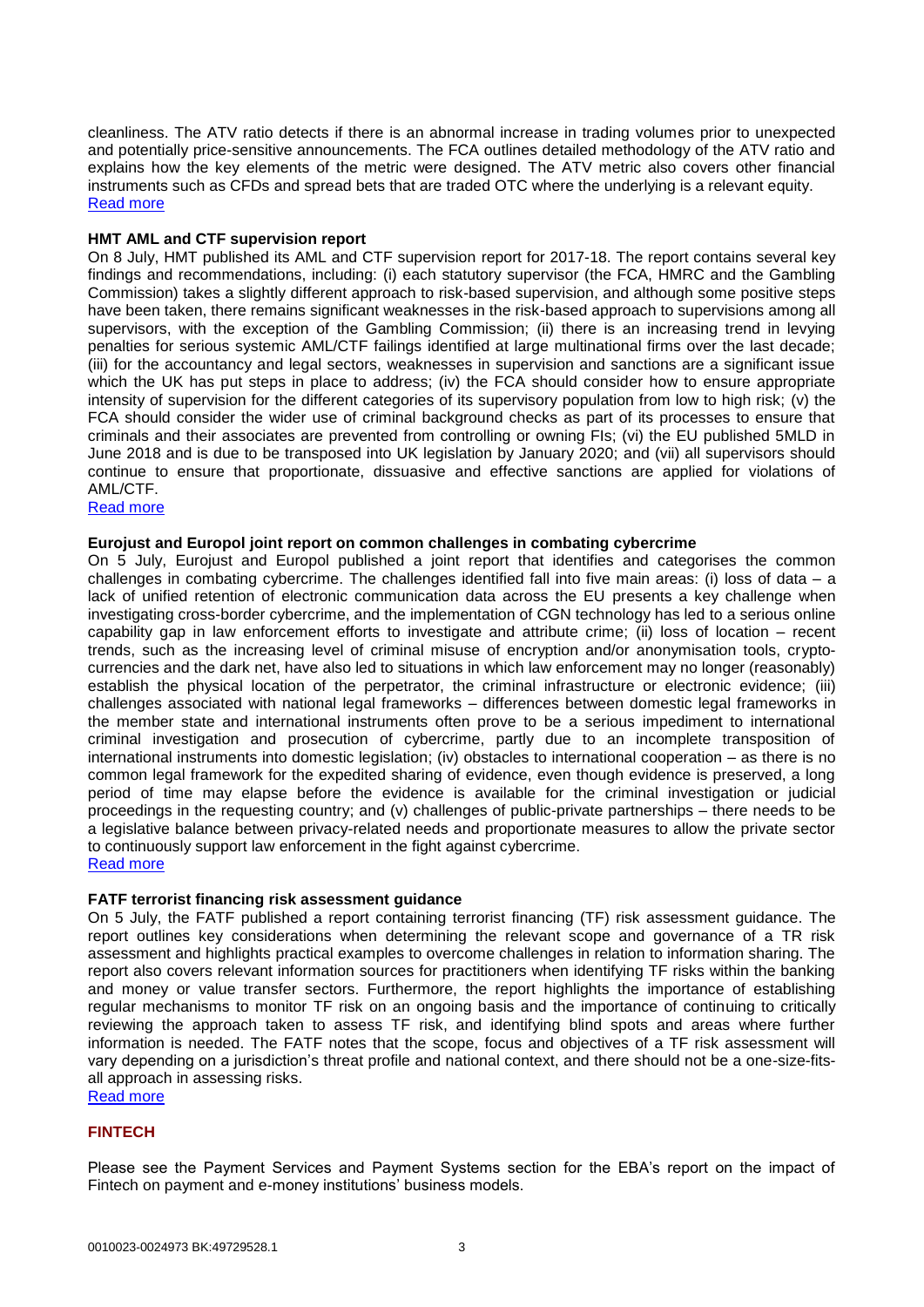# **MARKETS AND MARKETS INFRASTRUCTURE**

#### **ESMA updates MiFID II Q&As on investor protection and intermediaries topics**

On 11 July, ESMA published an updated version of its Q&As on investor protection and intermediaries topics under MiFID II and MiFIR. The updated Q&As relate to best execution and the classification of financial instruments under RTS 27.

[Read more](https://www.esma.europa.eu/sites/default/files/library/esma35-43-349_mifid_ii_qas_on_investor_protection_topics.pdf)

#### **GFXC provides further detail on three year review of FX Global Code**

On 11 July, the GFXC provided further details from its meeting on 22 and 23 May, in which the committee discussed its mandate to consider the case for a comprehensive review of the FX Global Code at least every three years. Guy Debelle, Chair of the GFXC, states that the code has been in place for a few years now and remains fit for purpose, however, the review will be appropriate to reflect the continuously evolving market structure and dynamics. The GFXC will seek feedback through channels such as local FX Committees, the BIS Triennial Survey of foreign exchange and OTC derivatives trading, and a targeted outreach program. [Read more](https://www.globalfxc.org/press/p190710.htm)

#### **ESMA updates Q&As on the CSDR**

On 11 July, ESMA updated its Q&As regarding the implementation of the CSDR. The latest Q&As clarify aspects in relation to the scope of internalised settlement reporting, namely: (i) investment firms are not required to report in case they do not execute transfer orders themselves, which they forward in their entirety to a custodian, irrespective of whether the custodian is established in the EEA or not; and (ii) trade netting as such does not qualify as internalised settlement.

[Read more](https://www.esma.europa.eu/sites/default/files/library/esma70-708036281-2_csdr_qas.pdf)

#### **ESMA updates Q&As on the BMR**

On 11 July, ESMA updated its Q&As on the BMR. The updated Q&As relate to the commodity benchmark definition, contributions to the euro short-term rate, whether a calculation agent is a user of a benchmark when appointed by an issuer and whether reference to an index in an OTC derivative for the purposes of setting interest on exchanged collateral is use of a benchmark. [Read more](file://///omnia.aoglobal.com/Europe/LN/Home1/BoydCl/My%20Documents/Downloads/esma70-145-114_qas_on_bmr.pdf)

#### **ESMA update on the annual equity transparency calculations under MiFID II**

On 7 July, ESMA published an update on the June results of the annual transparency calculations for equity and equity-like instruments under MiFID II. ESMA has recently been made aware of an issue with the updated calculations which seems to affect the results for shares whose main pool of liquidity is in a third country while having less than one transaction a day on average on the most relevant market in the EU. ESMA will revert in due course with a revised set of results for the relevant shares once it has completed investigating the issue. ESMA clarifies that European trading venues are until further notice not bound by the tick sizes outlined in ESMA's June publication for third country shares with an average daily number of transactions lower than one on the most relevant market in the EU.

[Read more](https://www.esma.europa.eu/press-news/esma-news/update-annual-equity-transparency-calculations-%E2%80%93-application-tick-size-regime)

# **PAYMENT SERVICES AND PAYMENT SYSTEMS**

Please see the Consumer/Retail section for the FCA's multi-firm review on retail banking: business continuity planning.

#### **PSR market review into the supply of card-acquiring services**

On 11 July, the PSR published a consultation paper the aim of which is to explain the PSR's proposed approach to assessing the profitability of card-acquiring services and to invite comments. The market review will consider whether the supply of card-acquiring services is working well for merchants (retailers and service providers), and ultimately consumers. The PSR proposes to use two measures of profitability: return on capital employed and gross profit margin. The PSR proposes to assess the profitability of the supply of card-acquiring services to UK merchants by comparing the profitability of acquirers to various benchmarks and seeing how profitability has changed over time. The proposed period for assessment is the five-year period from 2014-2018. The deadline for comments is 1 August. [Read more](https://www.psr.org.uk/sites/default/files/media/PDF/PSR_MR18_1_6_Profitability_analysis_consultation_July_2019.pdf)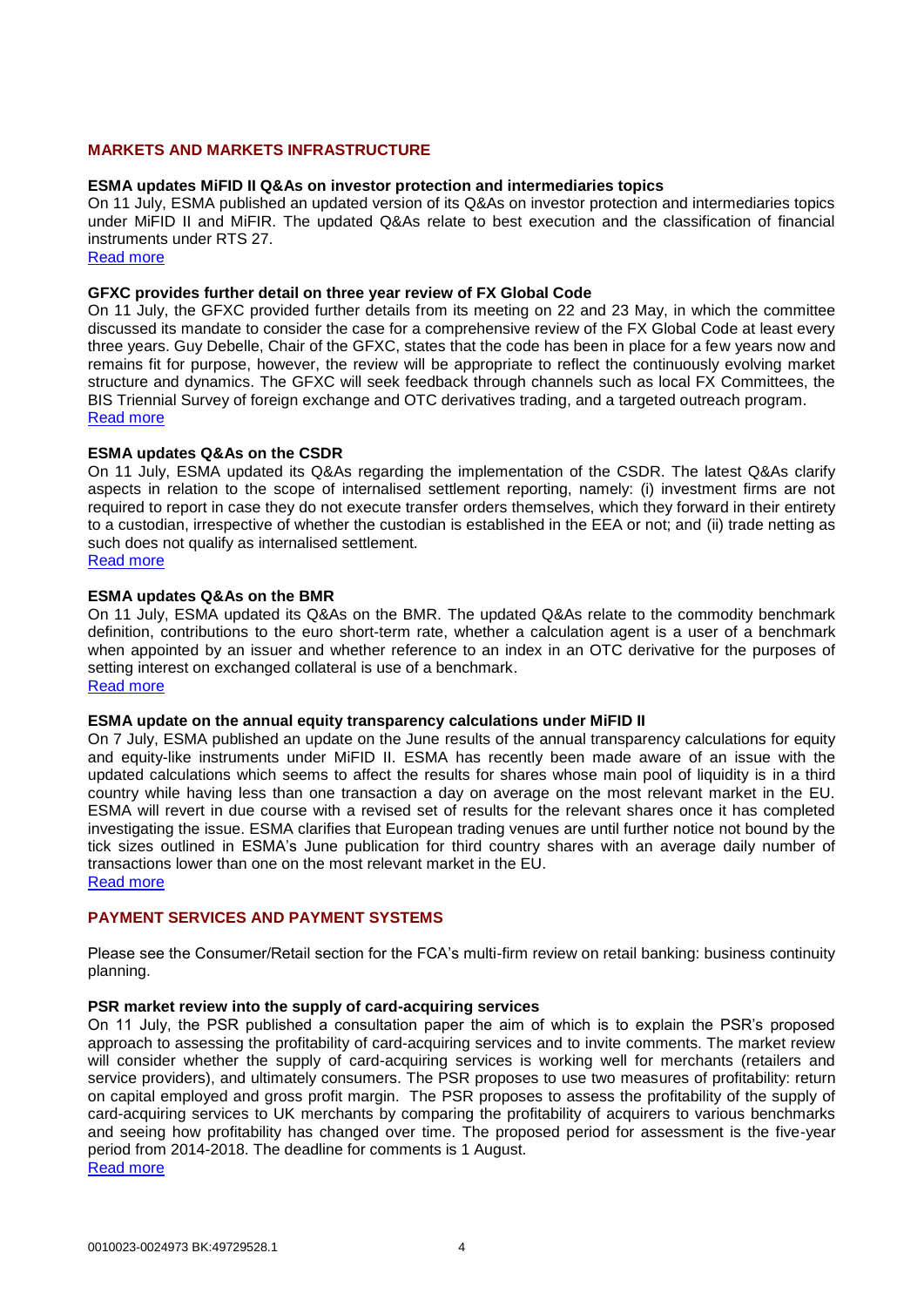#### **EBA report on the impact of FinTech on payment and e-money institutions' business models**

On 8 July, the EBA published a report on the impact of FinTech on payment institutions' and e-money institutions' (collectively institutions) business models. The report identifies four key drivers that shape and adjust institutions' business models: (i) customer expectations and behaviours – customer intelligence is becoming increasingly important to institutions as a way to make better business decisions, improve customer acquisition, retention and satisfaction, and improve revenue, profitability and value-added services to customers; (ii) competitive pressure – competition is intensified by a number of new players entering the market and the importance of meeting customer demands for fast, reliable, easy and secure payments is amplified; (iii) technological developments – the growth in mobile payments is due to the increase in the mobile use of the internet throughout Europe, which increases the opportunity to access online services. Institutions are progressively leveraging technological developments to integrate alternative payment methods in their systems to offer innovative choices to their customers; (iv) regulatory changes – the introduction of PSD2 is an opportunity for firms to scale up and integrate more technology features into their operations and services as well as to allow FinTech firms to grow and provide consumers with access to more tailored products and services. Currently, some institutions offer a wide variety of payment and emoney services, while some have also obtained credit institution licences and are engaging with FinTech in all possible ways. Institutions seem to be focussing their investments overall on business expansion and internal development when it comes to FinTech. Key challenges for institutions relate to operational resilience and ICT security, operational capacity, regulatory framework, customer education and sourcing and retaining talent. The impact of active participation of BigTech firms and Brexit are key threats facing institutions.

[Read more](https://eba.europa.eu/documents/10180/2551996/EBA+thematic+report+on+the+impact+of+FinTech+on+PIs%27%20and+EMIs%27%20business+models.pdf)

#### **PSR consultation on merchant survey questionnaire**

On 5 July, the PSR published a consultation on a draft of the questionnaire that it proposes to use to conduct its market review into the supply of card-acquiring services. The market review will examine how competition in the supply of card acquiring services operates, including looking at the fees merchants pay for cardacquiring services and the quality of service that they receive. The deadline for comments on the draft questionnaire is 12 July.

[Read more](https://www.psr.org.uk/psr-publications/market-reviews/mr181.5/consultation-merchant-survey-questionnaire)

#### **PENSIONS**

#### **EIOPA establishes Expert Practitioner Panel on the PEPP Regulation**

On 5 July, EIOPA announced the establishment of an Expert Practitioner Panel on the PEPP Regulation. The aim of the panel is to receive feedback and industry insight in order to design a PEPP that exhibits high quality product features around information provision, risk-mitigating techniques and a cost cap for the basic PEPP. The objectives of the panel are to: (i) inform EIOPA's policy work; (ii) test policy proposals; and (iii) act as a sounding board to support EIOPA on delivering its mandate. [Read more](https://eiopa.europa.eu/Pages/News/EIOPA-establishes-Expert-Practitioner-Panel-on-the-Pan-European-Personal-Pension-Product-(PEPP).aspx)

#### **PRUDENTIAL REGULATION**

#### **European Court of Auditors' report on EU-wide stress tests for banks**

On 10 July, the European Court of Auditors (ECA) published a report regarding EU-wide stress tests for banks. In its report, the ECA focussed on the EU-wide stress test conducted by the EBA in 2018. In particular, it assessed whether the stress test was fit for purpose, whether the EBA had sufficient assurance about the robustness of the figures calculated by the individual banks, and whether the publication of the results allowed stakeholders to conclude whether the system was resilient. The report found that the EBA lacked control over important stages of the process, and therefore important systemic risks were subject to a low level of stress or none at all and the shock was not triggered by events from within the EU financial system, but by economic downturn. The ECA recommends, among other things, that the EBA should: (i) use its legal powers to enhance control over the stress test process; (ii) develop a top-down approach for stress tests to complement the existing bottom-up approach; (iii) request additional resources required to fully carry out its role as specified in the regulation; (iv) ensure that the stress test fulfils its purpose of assessing resilience against adverse market developments, and should vary the stress scenarios from one exercise to another and take account of risks emanating from within the EU financial system.

[Read more](https://www.eca.europa.eu/Lists/ECADocuments/SR19_10/SR_EBA_STRESS_TEST_EN.pdf)